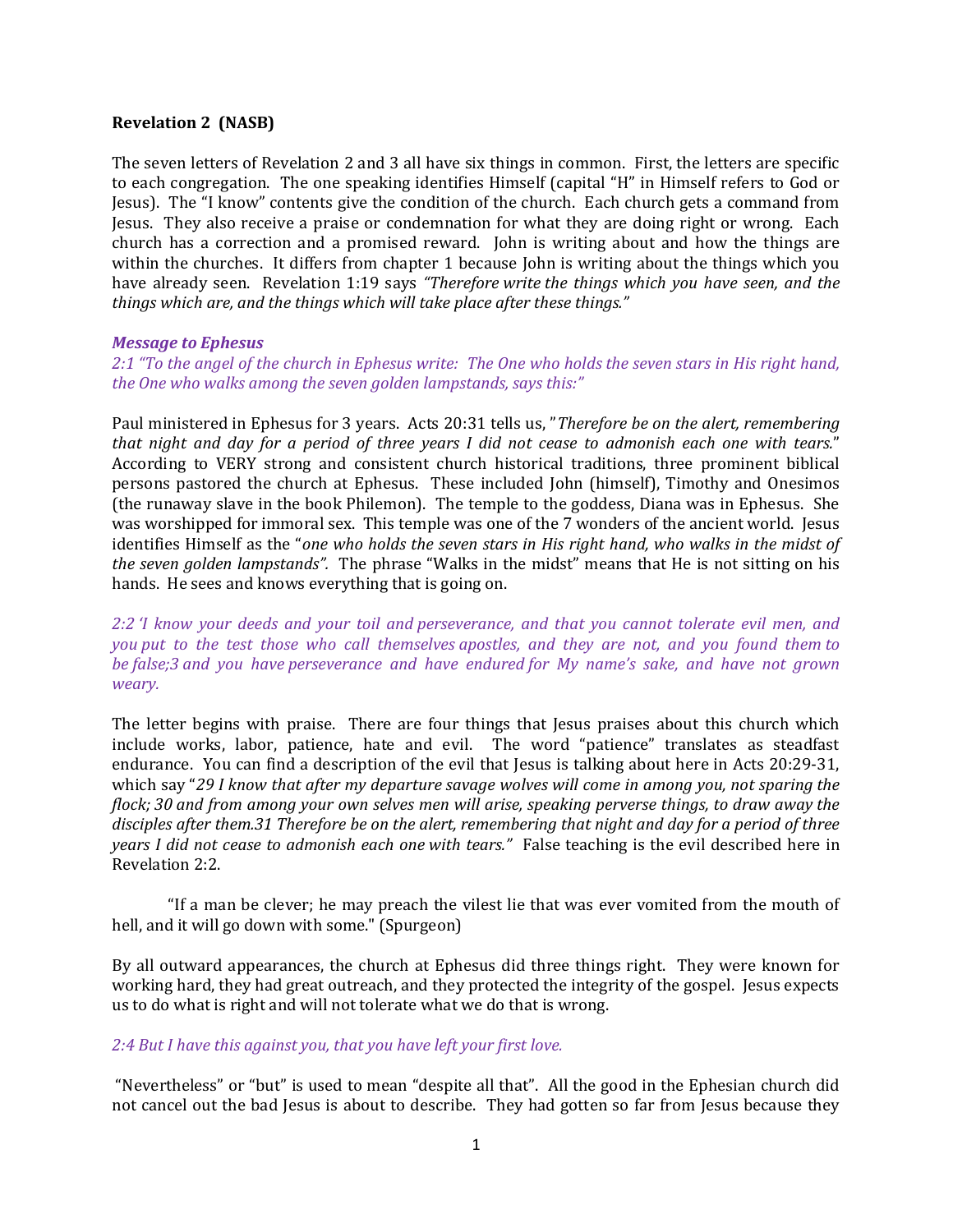left Him and it was not that they had lost sight of Him. This seems like a small difference but it is important to teach us that without love we have nothing. (1 Corinthians 13:1-3). Who we are in Jesus is more important than what we DO for Jesus. He doesn't need us to accomplish His goals. He allows us to join Him as He carries out the plan.

2:5 Therefore remember from where you have fallen, and repent and do the deeds you did at first; or else I am coming to you and will remove your lampstand out of its place—unless you repent.6 Yet this you do have, that you hate the deeds of the Nicolaitans, which I also hate. 7 He who has an ear, let him hear what the Spirit says to the churches. To him who overcomes, I will grant to eat of the tree of life which is in the Paradise of God.'

The first step in getting right with God is to remember who He is and what He has done for you. Luke 15:17 uses the Prodigal Son to teach us this fact. It says "But when he came to his senses, he said, 'How many of my father's hired men have more than enough bread, but I am dying here with hunger!" The second step is to repent. Luke 15:18 says "18 I will get up and go to my father, and will say to him, "Father, I have sinned against heaven, and in your sight!" Repent means to change your direction and to go a different way. This definition differs from the Webster Dictionary's and the world's belief. Webster's defines "repent" as "to feel or express sincere regret or remorse about one's wrongdoing or sin". Real repentance is an action, not a feeling. You get back to your first love by spending time in His Word, prayer, gathering together with other Christians and telling others about Jesus.

The warning to the Ephesian church is to straighten up or He will remove your lampstand. This means that Jesus will remove His presence from that church. The Ephesians listened. Historian Ignatius wrote a few decades later of the great love of the church at Ephesus and of how they were full of the Holy Spirit.

Jesus does not leave them feeling down. He praises them for hating the Nicolaitans. No one actually knows who the Nicolaitans were. There are two schools of thought. The first is that they were followers of Nicolas of Antioch. The second school of thought was that they were a combination of two Greek words - nikao (to conquer) and laos (people). They were, at any rate, false teachers.

 "He who has an ear" means "listen everyone". This letter was written to the churches describing the Ephesians. It was written so that other churches could learn from what Jesus said to the church at Ephesus. It is believed that they need to overcome their cold hearts. The phrase "eat from the tree of life" means eternal life. The phrase "paradise of God" means the place where God lives.

### Message to Smyrna

2:8 "And to the angel of the church in Smyrna write: The first and the last, who was dead, and has come to life, says this:"

Smyrna was 35 miles from Ephesus and it would have taken Paul around 10 hours to walk there. Smyrna had a population of 500,000 people and lies in modern day Turkey. Smyrna receives no condemnation from Jesus. Only two churches hear only good things about themselves from Jesus, Smyrna and Philadelphia. The main deity worshiped in Smyrna at this time was Roman Emperor Domitian. He was the first to demand to be called "God the Lord". He was the first to declare that all the decedents of David or the Jews were to be put to death. Nero tried to kill John by boiling him in oil and Domitian exiled John to Patmos. Domitian probably didn't persecute Christians because of Christ, but because they wouldn't worship him. Jesus describes Himself as the First and the Last. Isaiah used these exact words to describe the coming Christ, Isaiah 41:4, 44:6 and 48:12. Jesus also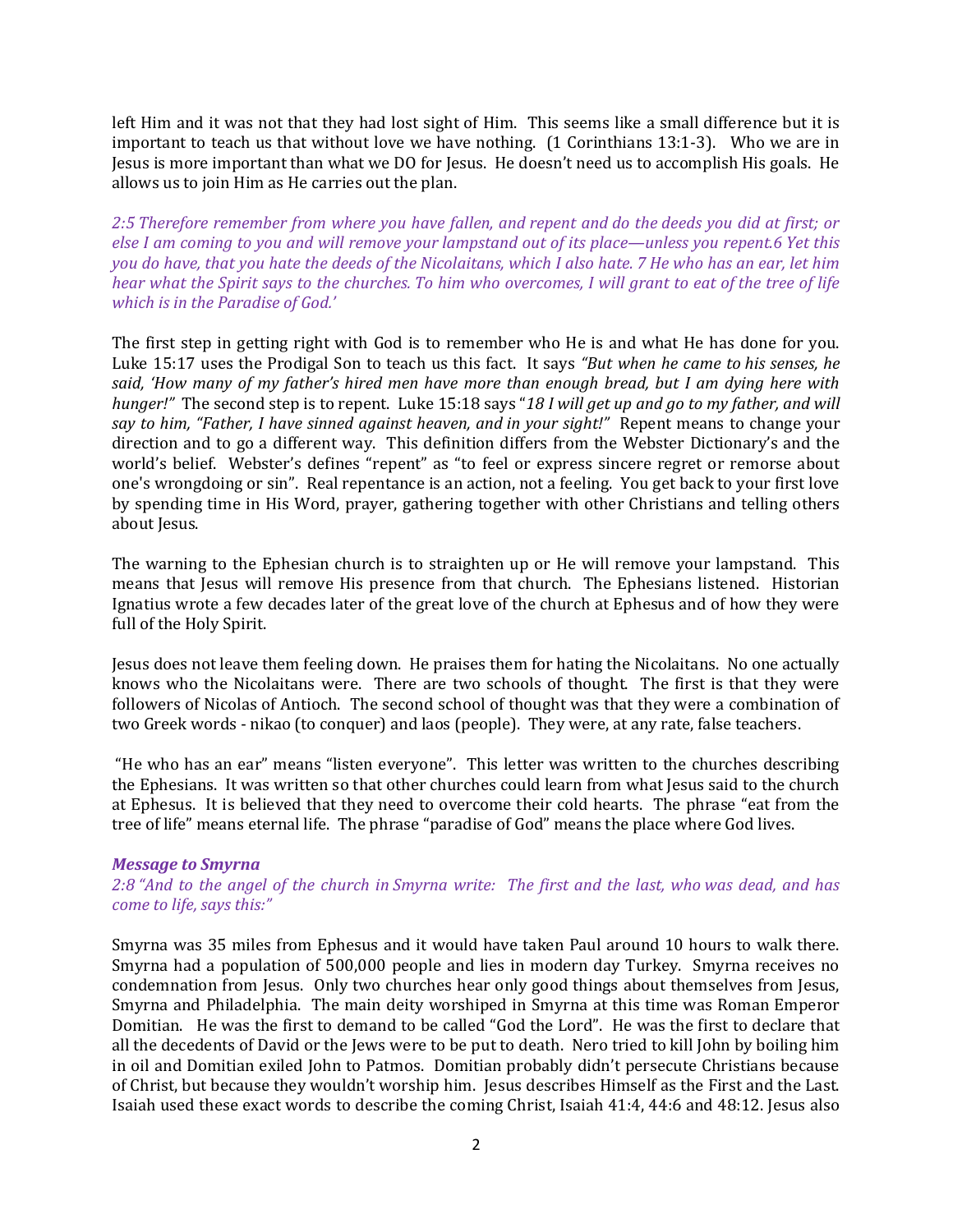identified Himself as the one "Who was dead and came to life." The people in Smyrna would have understood the meaning of that introduction because Smyrna means myrrh and was used to embalm bodies.

2:9 'I know your tribulation and your poverty (but you are rich), and the blasphemy by those who say they are Jews and are not, but are a synagogue of Satan.

The first three things Jesus notices about this church are their works, tribulation, and poverty. He was aware of their hardships and their faithfulness. The word "poverty" means abject poverty, the poorest of the poor. Their poverty contrasts with the things around them in that they lived in a very wealthy city. Jesus says that they are rich because they are spiritually rich. Their rewards are being stored up where thieves cannot steal and moths can't destroy them. As you will see later the church at Laodicea thinks they are rich but are actually poor. Revelation 3:17 says "Because you say, "I am rich, and have become wealthy, and have need of nothing, and you do not know that you are wretched and miserable and poor and blind and naked." The pastor here was Polycarp. He died by knifing.

Jesus told the Jews that they belonged to the synagogue of Satan and that they were not real Jews. The Jews had allowed the early Christians to meet in their synagogues. But when persecution came and they saw that Jesus didn't come to save them, they turned on the Christians and kicked them out. The short answer is they were not true converts.

## 2:10 Do not fear what you are about to suffer. Behold, the devil is about to cast some of you into prison, so that you will be tested, and you will have tribulation for ten days. Be faithful until death, and I will give you the crown of life.

The phrase "Do not fear" means stop being afraid. The enemy here is not the Romans or the Jews but is Satan or the Devil. They were thrown into prison to await execution, not for rehabilitation or punishment. In Smyrna, if you were a Christian, you were an outlaw. Some say the 10 days means 10 years as Daniel wrote the days were years. Some say the 10 days are for 10 emperors under whom Christians would be persecuted. Some say the 10 days refers to a short amount of time. The word day preceded by a number, in this case, 10 tell us that it is a 24 hour period. This probably refers to ten actual days. (Remember our sermon on creation.)

The purpose of the coming persecution was to test them. The word "test" here means proven to the unbelievers around them. The word for crown here is 'stephanos' and it is different from what a King wears, it is a trophy given to a winning athlete. It also was the crown worn at marriages and is a picture here of Jesus and His bride.

# 2:11 He who has an ear, let him hear what the Spirit says to the churches. He who overcomes will not be hurt by the second death.'

Those with ears to hear are everyone. This phrase is used here to tell everyone to "Listen up. Pay attention here." The second death is the lake of fire. (see Revelation 20:14 and Revelation 21:8) The second death was a Rabbinic expression that meant "total extinction" of the utterly wicked.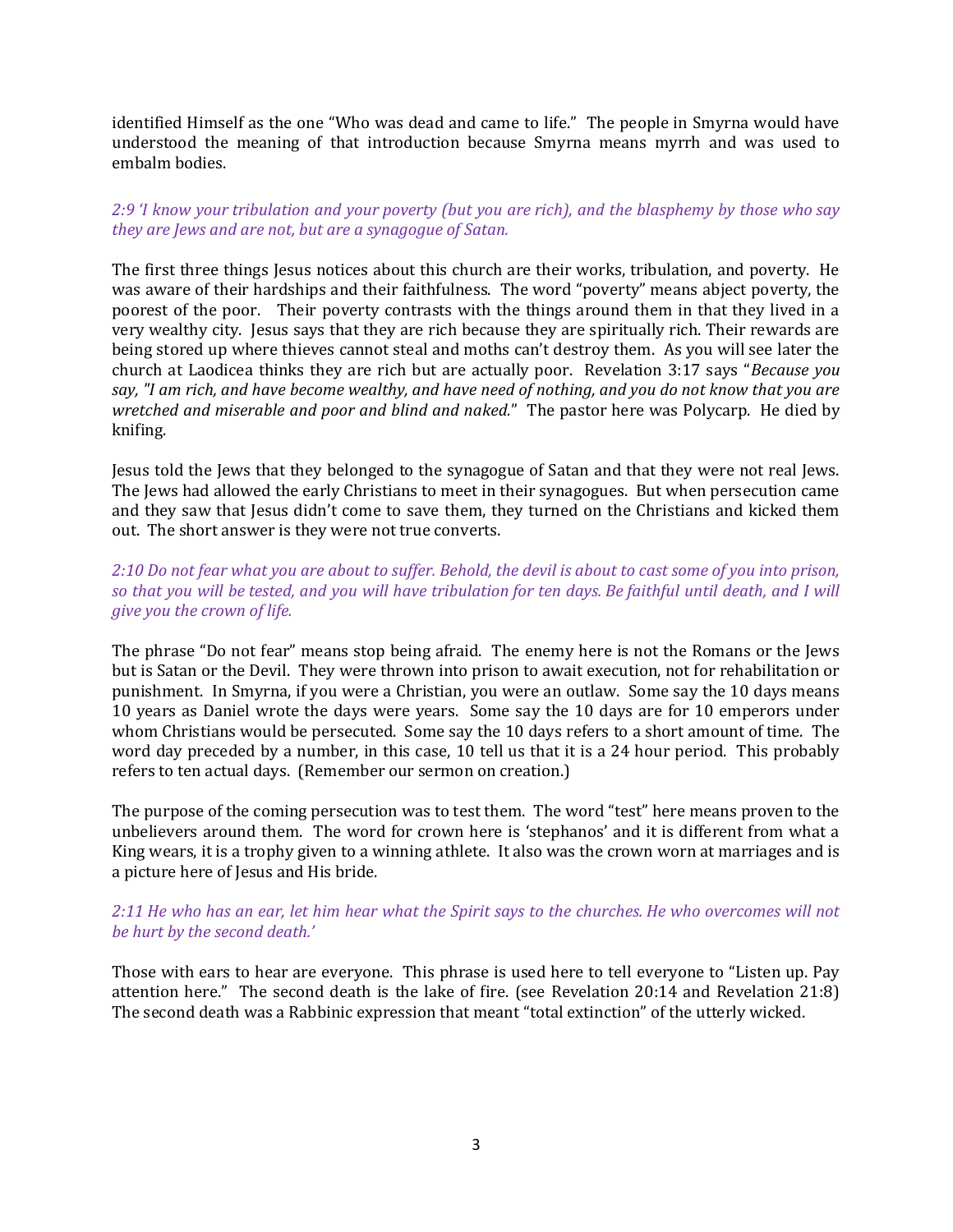#### Message to Pergamos (Pergamum)

Pergamos was the capital of Roman Government in Asia. It had a library consisting of over 200,000 books. Today Pergamos is called the Middle East. It had temples to 3 Roman emperors, as well as to Zeus. Pergamos had been the Asian capital for 4 years. In Pergamos was the great statue to the god, Asclepius. This god was usually shown holding a serpent on a pole. We see this symbol in America every day in Medical institutions.

# 2:12 "And to the angel of the church in Pergamum write: The One who has the sharp two-edged sword says this:

Jesus describes Himself as the "one who has a sharp two-edged sword". The sword is used for piercing even to the division of soul and spirit, of joints and marrow, and is a discerner of the thoughts and intents of the heart. Hebrews 4:12 says "For the word of God is living and active and sharper than any two-edged sword, and piercing as far as the division of soul and spirit, of both joints and marrow, and able to judge the thoughts and intentions of the heart." This sword is the Word of God (see - Isaiah 49:2). There isn't any question that it could be anything else. Ephesians 6:17 says "Put on salvation as your helmet, and take the sword of the Spirit, which is the word of God. NLT

## 2:13 'I know where you dwell, where Satan's throne is; and you hold fast My name, and did not deny My faith even in the days of Antipas, My witness, My faithful one, who was killed among you, where Satan dwells.

The word "dwell" means to set up permanent residence. Satan has taken up permanent residence here, even making his throne here. Spiritually, this was the worst of the seven cities. We know this because Jesus Himself calls it Satan's throne. The phrase "Hold fast to My name" means hold fast to the word of my truth. He is known for His truth just as a man by his name.

It is such a high honor for Jesus to refer to Antipas as "My faithful witness because it is how Jesus referred to Himself. Revelation 1:5 says, "and from Jesus Christ, the faithful witness, the firstborn of the dead, and the ruler of the kings of the earth. To Him who loves us and released us from our sins by His blood-" Antipas means "Against All". Apart from this Biblical verse, nothing is known about Antipas. He received such high praise from Christ because it shows that even though the world had and has no idea who he was, Jesus knows. No one is anonymous. Some versions say "Faithful Martyr." The Greek word 'martus' means martyr or witness.

# 2:14 But I have a few things against you, because you have there some who hold the teaching of Balaam, who kept teaching Balak to put a stumbling block before the sons of Israel, to eat things sacrificed to idols and to commit acts of immorality. 15 So you also have some who in the same way hold the teaching of the Nicolaitans.

The people in this church lived in extremely difficult circumstances yet did not deny the name of Christ. But the good things did not give them an excuse for the other things. Balaam was a prophet. He was wicked and a diviner. Balaam accomplished all those things against the Israelites because his curses kept blessing Israel but he came up with a wicked scheme. (The story is in Numbers chapters 22-24 and 31) The Nicolaitans were idolators, sexually immoral. They were people conquerers who apparently had their own doctrines. Pergamos tolerated the Nicolaitans but the first church in Ephesus hated them (Very important). Those who are tolerating those who follow the teachings of Balaam and the Nicolaitans are condemned in these two verses. As in our David sermon the past few weeks, they did not LOSE their salvation. (See 1 Corinthians 5:1-5).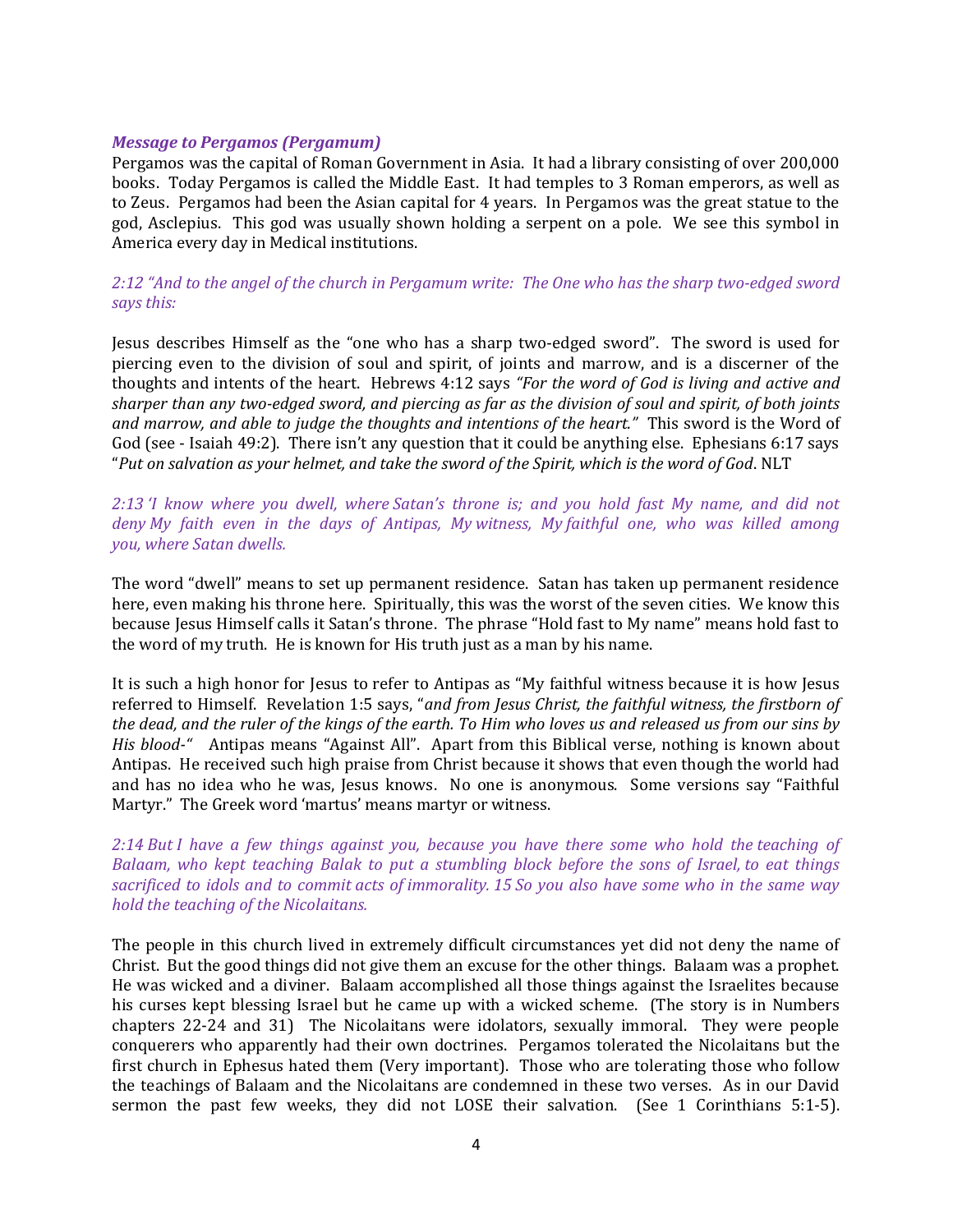Compromise is another word for "tolerate". Compromise means the acceptance of standards that are lower than is desirable.

# 2:16 Therefore repent; or else I am coming to you quickly, and I will make war against them with the sword of My mouth.

In order to get right with Jesus, the word He uses is "Repent". If they don't repent, they will be quickly judged by Him. Revelation 2:12 says "To the angel of the church in Pergamum write: These are the words of the One who has the sharp, double-edged sword." Jesus will strike His own people because judgment begins in the Church. We are held to a higher standard as a light to the heathens. 1 Peter 4:17 says "For the time has come for judgment, and it must begin with God's household. And if judgment begins with us, what terrible fate awaits those who have never obeyed God's Good News?"

2:17 He who has an ear, let him hear what the Spirit says to the churches. To him who overcomes, to him I will give some of the hidden manna, and I will give him a white stone, and a new name written on the stone which no one knows but he who receives it.'

The hidden manna is Christ Himself. John 6:41 says "Therefore the Jews were grumbling about Him, because He said, "I am the bread that came down out of heaven." No one knows for certain the identity of the white stone. A couple of plausible theories are: First, in the courts of the day, a black stone meant that the judge had ruled guilty and a white stone meant that the judge had ruled innocent. Another theory is it was also common at the time for Pagans to wear amulets with the name of the god they served written on them, which certainly seems to fit here.

### Message to Thyatira

### 2:18 "And to the angel of the church in Thyatira write: The Son of God, who has eyes like a flame of fire, and His feet are like burnished bronze, says this:

Though Thyatira was the smallest of the seven cities, the letter to Thyatira was the longest of the seven letters. They suffered no political or religious persecution. The noted historian Pliny describes Thyatira as an unimportant city. Thyatira had more trade guilds than any other Roman city. A famous woman of the Bible lived here. She became a friend to Paul and helped financially support his ministry. Her name was Lydia. She made her money selling purple dye that Thyatira was the only place in the world it was available.

Note, the Son of God is talking here. The phrase "Eyes like a Flame of fire" means penetrating judgment, not happy and He sees everything. (Revelation 1:14) The strongest known metal in the world at this time was brass. Using brass to describe Jesus' feet says that Jesus is pure and steadfast or unmovable. A passage in Deuteronomy shows that God put a solid ceiling over the Israelites so that their prayers would not be heard. Deuteronomy 28:23 says "The heaven which is over your head shall be bronze, and the earth which is under you, iron." Bronze and brass were considered equal, both are alloys of copper.

# 2:19 'I know your deeds, and your love and faith and service and perseverance, and that your deeds of late are greater than at first.

Even though Thyatira was considered small and insignificant, Jesus still knows their works. This shows that nothing is insignificant to God. The next four things Jesus notices about this church are love, service, faith and patience. The church at Thyatira seems like the perfect church. The word "service" is the same as works and means deacons and refers to ministry to others. As we will see,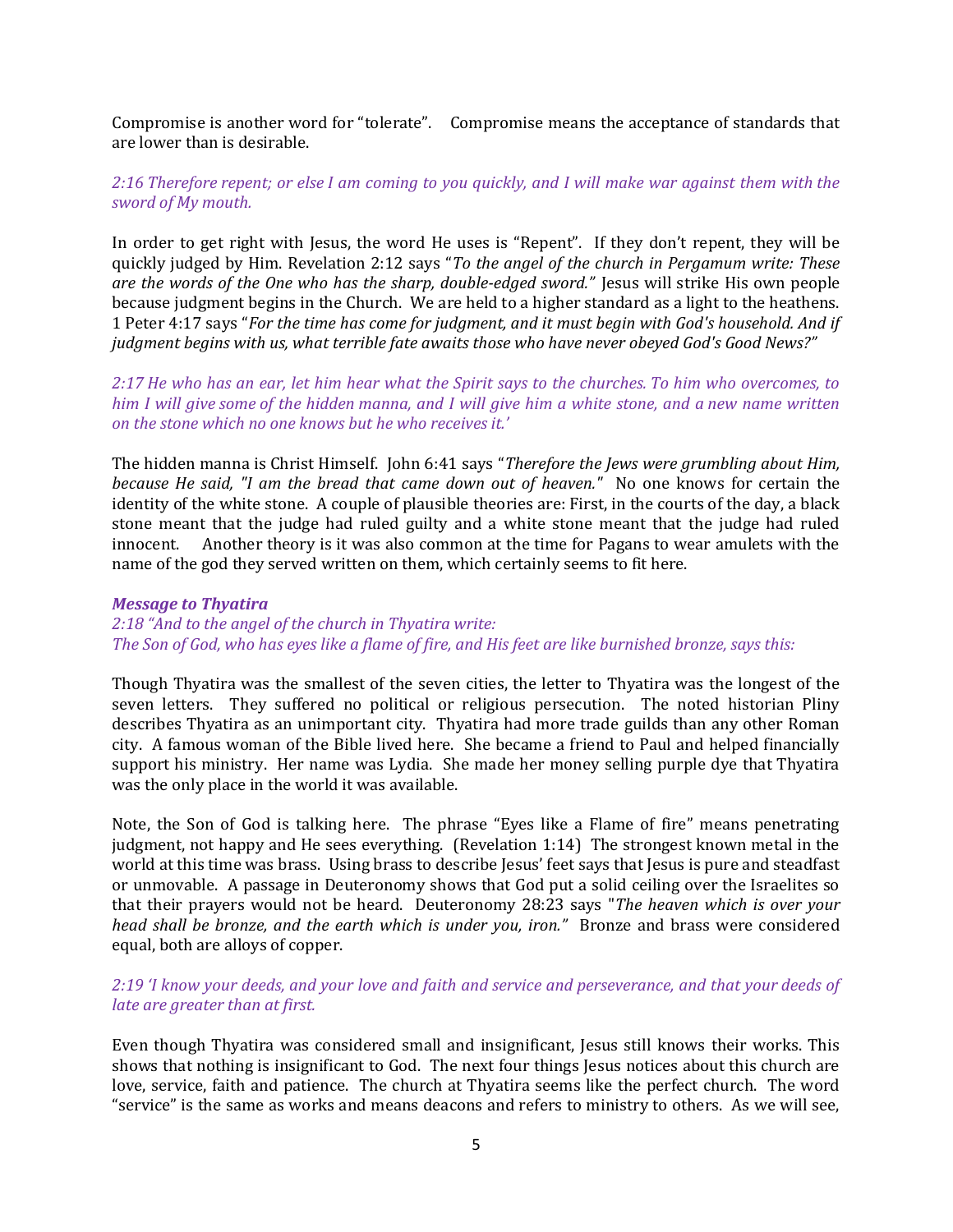this church had love but lacked discernment. The Greek word loyal is 'pistis' and means "faithful". The term "long-suffering" is the same as patience. This church was growing spiritually. We know this because the phrase "More than at the first" is used in this verse.

2:20 (NIV) "Nevertheless, I have this against you: You tolerate that woman Jezebel, who calls herself a prophet. By her teaching she misleads my servants into sexual immorality and the eating of food sacrificed to idols 21 I gave her time to repent, and she does not want to repent of her immorality.

The term "nevertheless" means "despite all of that." Jezebel was an evil queen and Ahab's wife. She murdered all the prophets except the hidden ones and she persecuted Elijah. We can find her story in 1 Kings chapters 16-21 and 2 Kings 9:30-37. The Jezebel referred to here was not that person but she had her characteristics. She is evil. Calling someone Jezebel would be like us calling someone Judas or Hitler. Jezebel tried to get Israel to combine the worship of their God with the worship of Baal. She was not a prophetess but she claimed to be one. They did not accept her as a prophetess. Matthew 24:11 says that "Many false prophets will arise and will mislead many." She tried to teach the members here to commit sexual sin and eat meat sacrificed to idols.

Two of the only three things that Gentiles are ordered not to do as part of the OT law were to not commit sexual sin or eat meat sacrificed to idols. It included eating meat with blood still in it. "My servants" are followers of Christ. It is bad to follow Jezebel and lead others to do the same. In Mark 9:42 we are warned: "Whoever causes one of these little ones who believe to stumble, it would be better for him if, with a heavy millstone hung around his neck, he had been cast into the sea." The Bible warns us that it would be better not to have been born. Jezebel commits the unpardonable sin. She refused to repent. Matthew 12:31 warns "Therefore I say to you, any sin and blasphemy shall be forgiven people, but blasphemy against the Spirit shall not be forgiven." The church at Ephesus didn't tolerate these evil deeds. The church at Pergamos had 'some' who tolerated them. This church allowed it.

2:22 Behold, I will throw her on a bed of sickness, and those who commit adultery with her into great tribulation, unless they repent of her deeds. 23 And I will kill her children with pestilence, and all the churches will know that I am He who searches the minds and hearts; and I will give to each one of you according to your deeds. 24 But I say to you, the rest who are in Thyatira, who do not hold this teaching, who have not known the deep things of Satan, as they call them—I place no other burden on you. 25 Nevertheless what you have, hold fast until I come.

Before Jesus tells them what they must do, He tells them what He will do. These people committed adultery, both physically and spiritually (by honoring other gods). We are not sure if this means an actual sickness but it may be. 1 Corinthians 11:29-30 says "For he who eats and drinks, eats and drinks judgment to himself if he does not judge the body rightly. 30 For this reason many among you are weak and sick, and a number sleep." The word 'bed' means a "banqueting couch". So the literal translation of this statement is "I will strike her down as she sits at her forbidden feasts." The only thing that can stop the church members from suffering her same fate is repenting of their evil deeds. The term 'minds and hearts' means "hearts and kidneys". Strangely enough, the Jews considered the heart and not the brain, as the seat of intellect and the kidneys the place of emotion. Jesus is saying, I know every thought and emotion. Jesus says to hold fast, that is, be faithful until He returns.